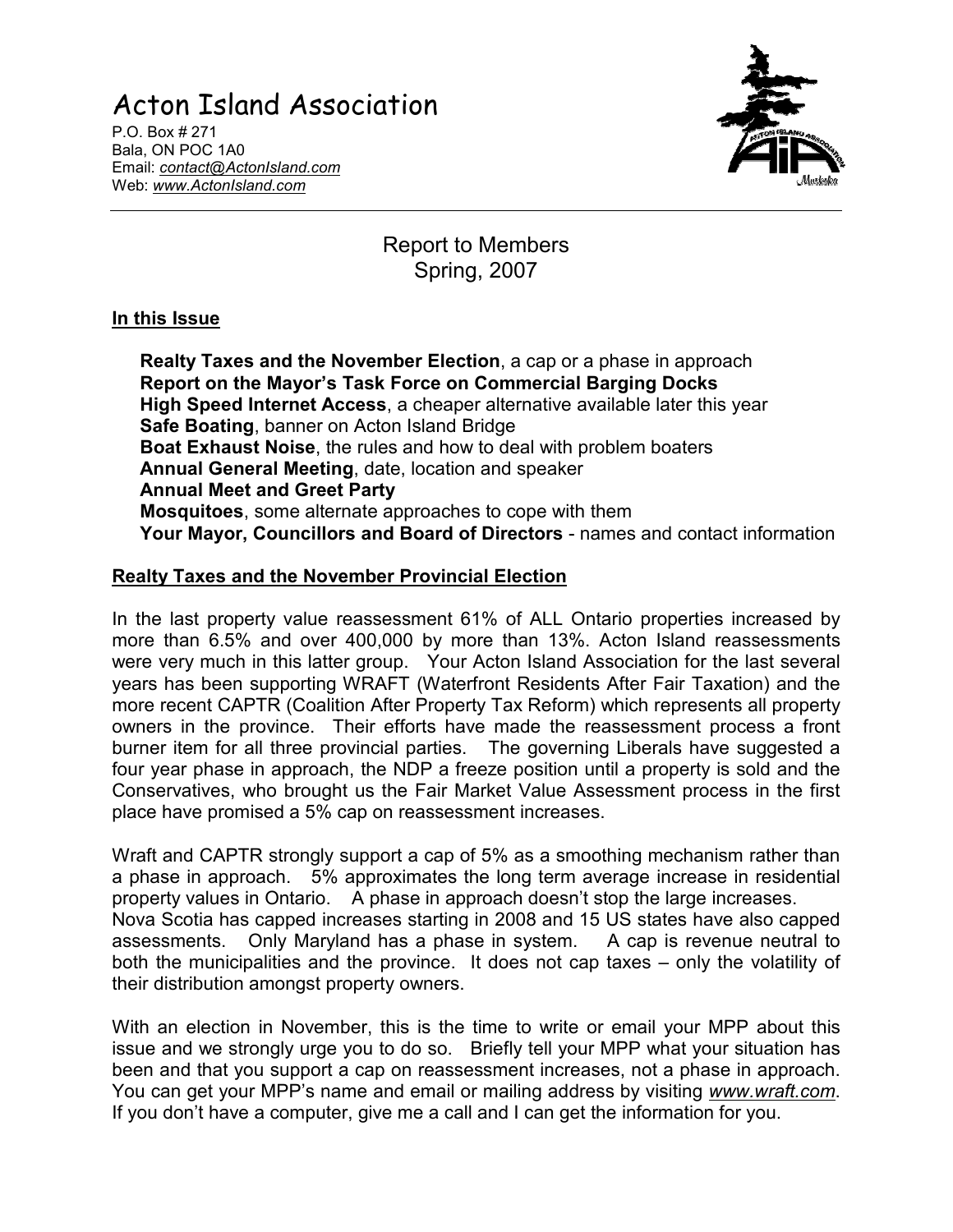#### Report on the Mayor's Task Force on Commercial Barging Docks

The Mayor's task force was formed as a result of Council's decision last fall to rehabilitate the natural areas of the public access at Innisfree Road which had been damaged by commercial barging activities. The two main reasons for forming the task force were to find alternative sites for commercial barging, particularly on the west side of Lake Muskoka and to improve the public's awareness of the importance of maintaining access for commercial barging.

In January the Mayor received their report. Although the task force did not discover any new sites suitable for commercial docking they did provide a range of recommendations for improving existing sites. One of the task force's 17 recommendations was that the Innisfree Dock be opened for commercial docking.

After reviewing the reasoning behind the recommendations the Mayor forwarded all but one of the recommendations to Council. I am pleased to report to you that the recommendation not forwarded to Council was the one suggesting that the Innisfree dock be opened to commercial barging. While Council has not yet adopted these recommendations I have been told that the Mayor's non inclusion of the task forces recommendation re Innisfree will not be revisited.

Many thanks to John McMechan and John Hurlburt for all of their work last summer on this matter and many thanks again to the Mayor and our Councillors for supporting our point of view on this issue.

#### High Speed Internet Access

In my Spring 2006 Newsletter (available at www.actonisland.com) I reported on your alternatives for high speed internet service. All of the alternatives required an up front cost of \$600-\$1000 for equipment. This cost may soon be decreasing as a result of the Blue Sky Net project undertaken by all levels of government.

Their undertaking has been to install and improve tower access points and then permit all service providers to use these to provide high speed access to their customers. Since the government is paying for much of the infrastructure equipment the installation cost to you should drop to the \$150-\$200 range and competition should result in monthly costs of \$40-\$50 (maybe half of that for seasonal customers).

I have been told that the system should be ready in our area some time this summer or fall. If you don't have high speed now, you may want to wait until this process has been completed.

#### Safe Boating Banner

Your Board of Directors, in an effort to educate boaters, will be hanging a safe boating banner from the railings of the Acton Island Bridge at various times during the summer. Children often learn and emulate what their parents do so it is hoped that the sign will encourage parents to keep to the 9KM speed limit when going under the bridge.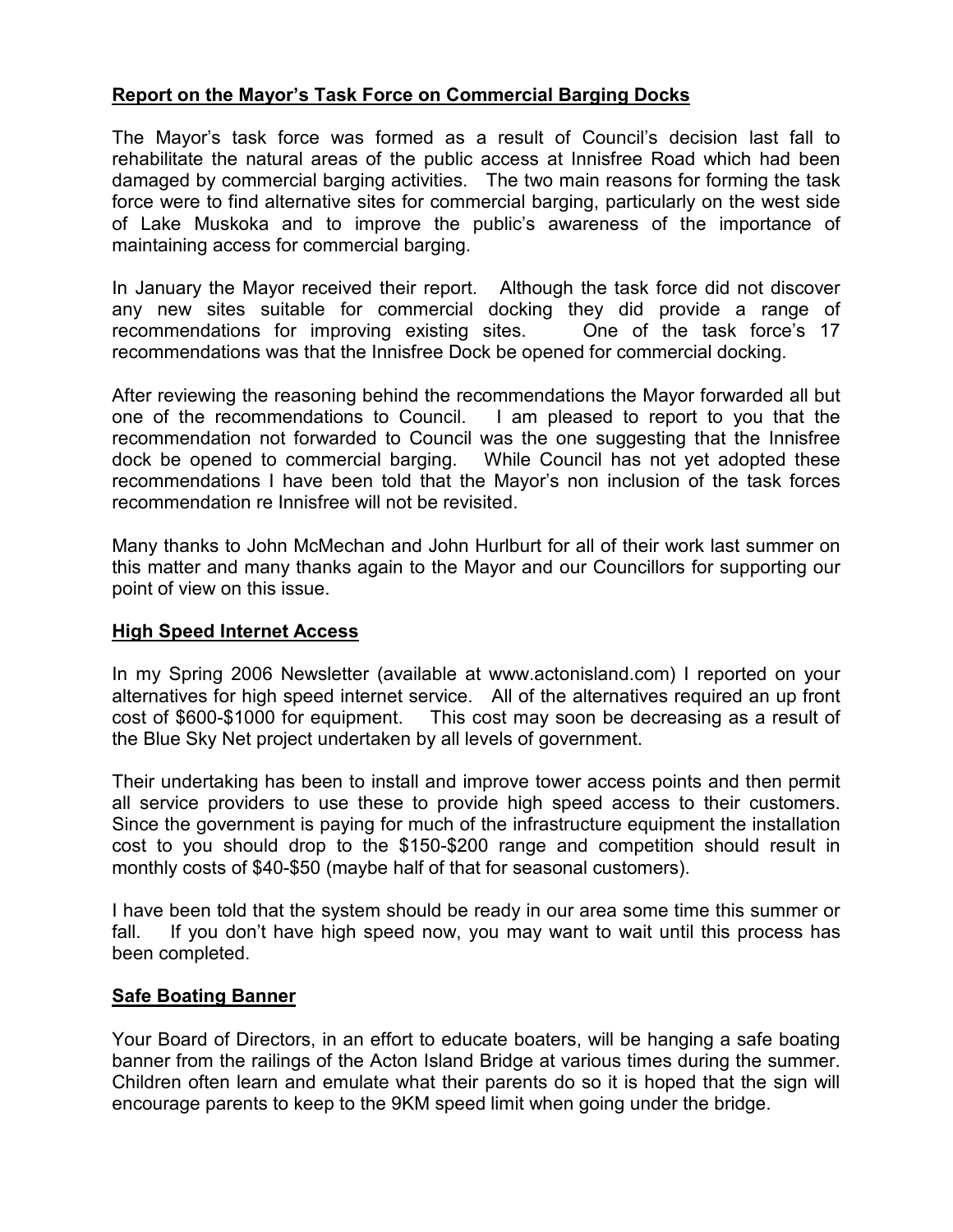#### Boat Exhaust Noise

Have you ever experienced one of those times when you were sitting on your dock sipping a drink and talking to friends or just reading a book and relaxing when all of a sudden a really noisy boat went by, one that was so noisy that you had to stop talking or that broke the peace and quiet that you were so enjoying? Many have and it seems to be happening more and more. The problem seems to be the proliferation of high performance vessels since the late 1980's and the ability of the operators, at a flip of a switch, to direct the boats exhaust through above water exhaust pipes rather than through the below water exhaust pipes that help muffle the engine noise. To some boat operators the noise has a sweet sound to it. To others its just noise pollution.

Section 37(1) of the Small Vessel Regulations requires all vessels to have a muffler with the following exemptions: a) vessels manufactured prior to 1960 b) vessels with no muffler as long as the exhaust is directed under the water or c) vessels operating more than 5 nautical miles off shore. So the use of what is called the "Silent Choice" or "Captains Choice" switch to change the exhaust from below the water to above the water is illegal at any time on our lakes.

The OPP officers who are performing marine patrol duties this summer have now been trained on what types of systems are being installed in boats and how the systems look and what they sound like when working. This should help them to educate those problem boat owners who may not realize that what they are doing is not permitted.

If you see violators you can report the incidents by calling 1-888-310-1122. Gather as much information as possible: time, date, location, description of the boat and license number if you can get it. All reporting will be logged and the OPP will follow up directly or be on the lookout for those boats the next time one of their 114 boats are on marine patrol in our area.

#### 2007 Annual General Meeting

This year's AGM will be held on Sunday July 15, 2007 at 1PM at the Bala Community Centre. We have arranged for a representative of the Planning Department of the Township to be our speaker and to comment on the new building codes, the successes and challenges. Questions of a general nature will be entertained following the speech.

Also available at the meeting will be copies of the 2007 Roster of Association Members as well as other information that may be of interest. Please mark down this date and come and meet your neighbours and hear about what is happening.

### 2007 Annual Meet and Greet

The annual Meet and Greet get together provides you with an opportunity to meet other members of the association and to reconnect with your neighbours or those living close to you. This year it will be held Sunday afternoon July 1, 2007 at a location yet to be determined. A notice of location and time will be set up near the bridge closer to July 1.